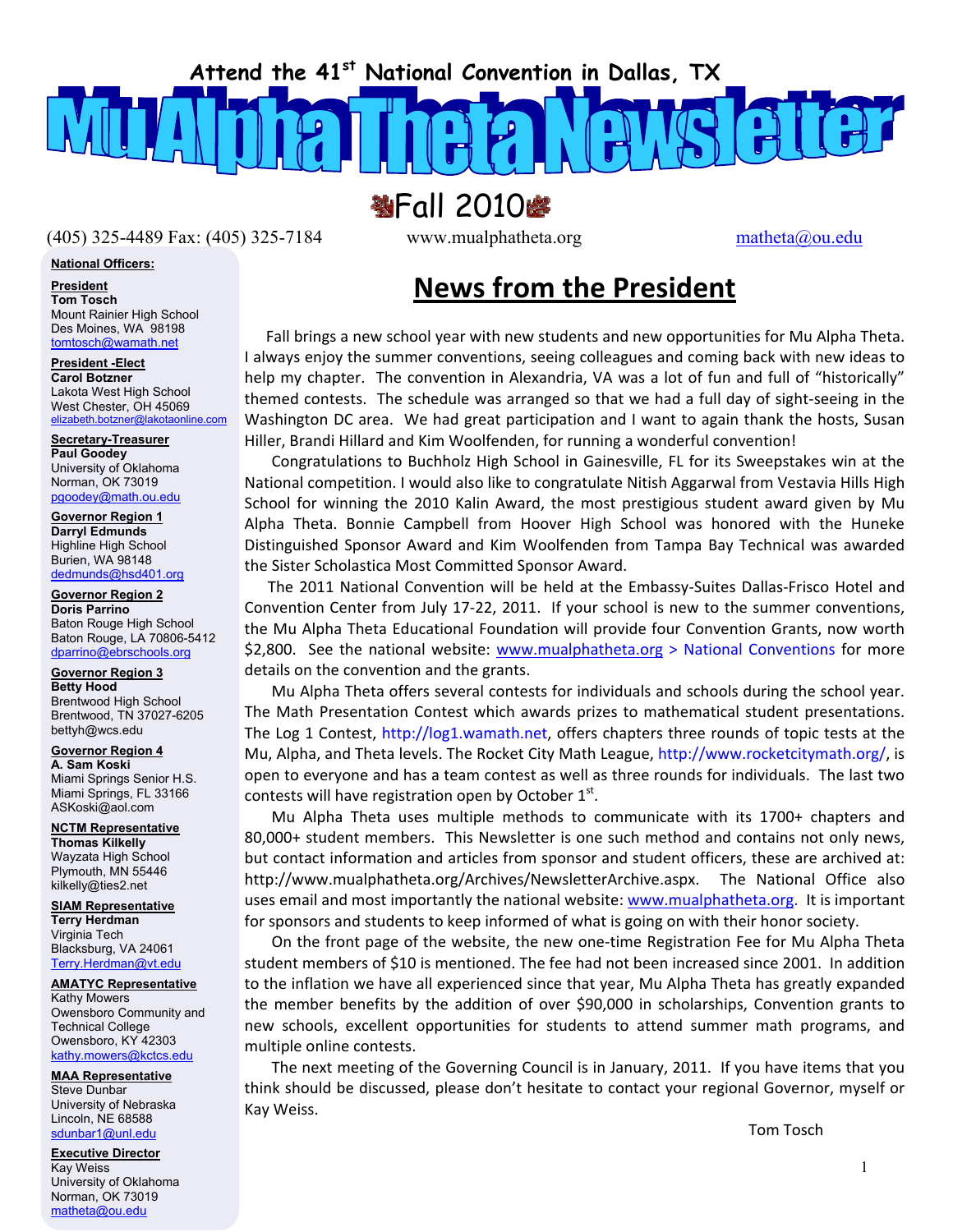# **National Office News from Kay Weiss**

The National Office is usually staffed from 10:00 am – 6:00 pm central time, Monday through Friday. The office will be closed on most major National holidays and during the winter break from December 22 – January 3. We do not take a spring break, since this is usually our busiest time of the year. If you have orders needed before January 4, please make sure to get them to the office before December 22, so we can mail them before we close for the holidays.

On July 15, 2010, the **one‐time Registration Fee for each new member went up to \$10 per student.** When payment is made, we provide a certificate, membership card, and decal to the student and enter their name in the National Database. These fees allow us to further our mission to promote the joy of mathematics by providing a number of free mathematics competitions to students all over the world and by providing scholarships, prizes, monetary awards, and grants to members and chapters. The only other increase this year is on our diploma seals which now cost 10 cents instead of 6 cents each. We ask you to purchase these in multiples of 25.

 Please note that we do not charge separate mailing or handling fees for your orders. If you need an order expedited, we offer a set fee of \$15 for 2 Day Fed Ex delivery or \$25 for Overnight Fed Ex delivery. Expedited orders must be completed by 5 pm Central time to allow for pick up.

Our new regional boundaries are now set. You can see the new boundaries and a list of the states in each region online at the website by clicking the "**About Us**" > **Structure** link. We have also posted some new policy items under the **Governance Tab** at the top. There is a link here to our National Constitution, our Conflict of Interest policy, Document Retention Policy, and our Whistleblower Policy. These are mandated as necessary policies by the IRS for tax free organizations. **Sponsors will find a Conflict of Interest Policy** available for them to sign and submit, either to their Principal or the National Office. While this is not mandatory, it isn't a bad idea to read the policy and agree to its provisions. It will protect both the sponsor and the school and is a new IRS recommendation for non profit organizations. We suspect it will become a requirement in the not too distant future.

We have found more and more schools where sponsors are coming into conflict with parents over who should be invited to become a member of a Mu Alpha Theta chapter. Online under **Teacher Resources,** you will find a copy of a sample Chapter Constitution. To avoid problems, **we strongly recommend** that each chapter has a **written** document that spells out the requirements for membership in your chapter and the requirements for remaining a member. Changes to your acceptance or retention policy should come before your Full, active members for a vote. In this day and age, it is extremely important to make sure no decision to accept or reject a member can be seen as discriminatory.

**Sponsors: Please make sure your members know about our Scholarships, Summer Grants, and special Awards. We have free math competitions for them, opportunities with Study Buddy and the Actuarial Foundation's Project Math Minds.** 

Need anything? Have some ideas? Just let us know! **Have a great school year!** 

#### **Free Texas Instrument Calculators**

Mu Alpha Theta has purchased a **limited** number of TI 84 Plus, TI 89 Titanium, and some Nspire calculators without CAS to give away

We will provide up to three calculators to a school to give away as prizes at competitions you are running. Sponsors may also give calculators as prizes to their own outstanding students as a reward or auction them off to raise money for their club. **Preference will be given to schools that have never received free calculators in the past.**

 **with your request today at matheta@ou.edu! If you want some, just email Kay Weiss** 

#### **Mathematica**

Wolfram Research is offering Mu Alpha Theta Full members a copy of this powerful computer algebra system. The copy may be used by the student for one year. Email matheta@ou.edu for details. These make a wonderful prize to your high level members. We prefer to give the program to students in coursework at the Calculus level or above.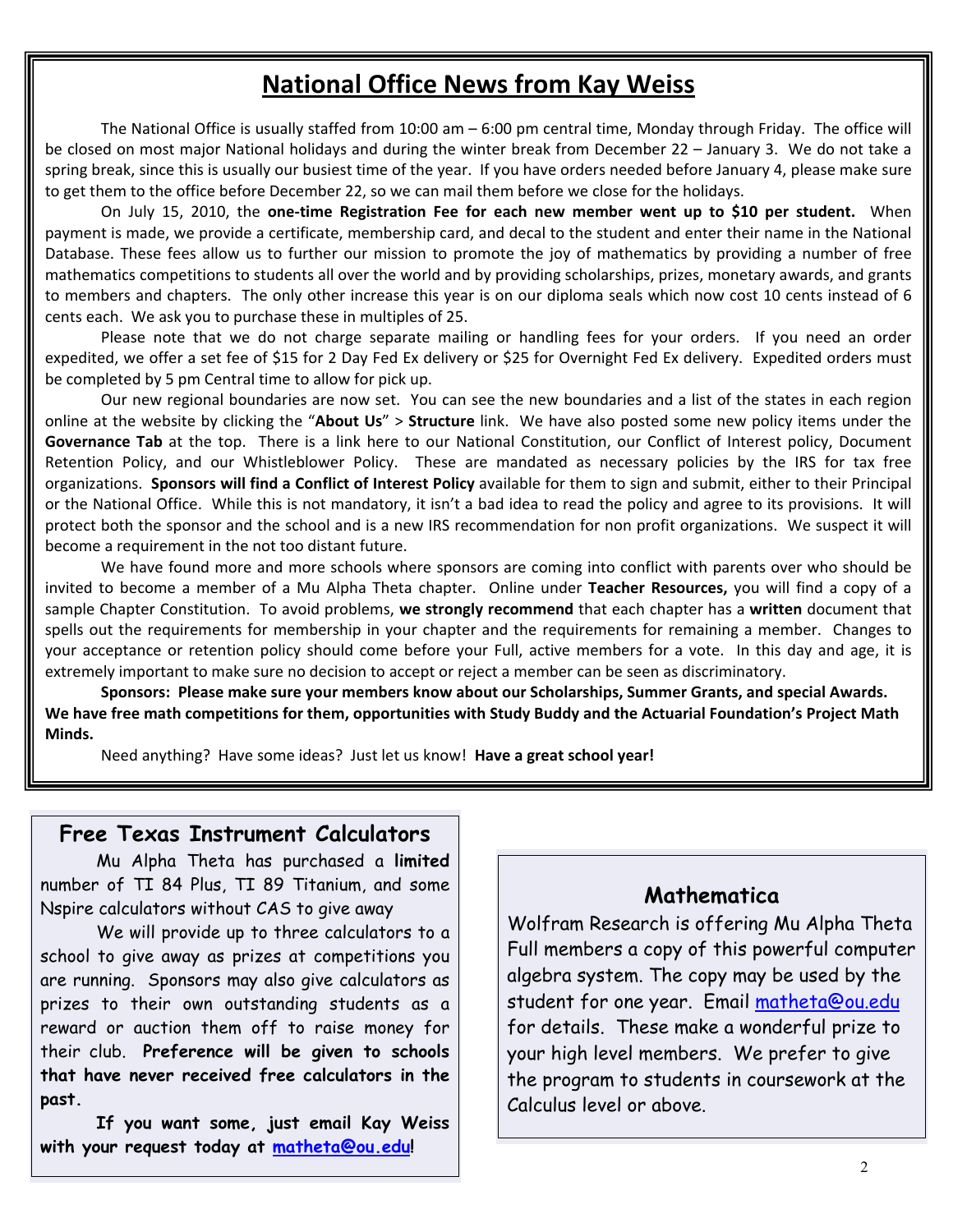# **The 2011 Dallas Convention July 17 – July 22**

 This summer our National Convention will be at the Embassy Suites Dallas-Frisco Hotel, Convention Center and Spa. We are near the Stonebriar Centre mall with an AMC 24 cinema, a Dave and Buster's, and an ice skating rink. Our excursion on Wednesday, July 20 will be to Six Flags over Texas. The cost of the convention is \$570 per person, if the \$50 deposit is paid by April 1, or \$620 due May 15 if not. These are postmark deadlines. Bus transportation will be from DFW airport. Online registration will open at the Mu Alpha Theta website by January. Adults may select jobs they prefer this year online. The full packet of information with all the tests and rules will be online soon at www.mualphatheta.org > National Convention. Chalk Talk Topics:

Theta topic must be a French mathematician or mathematical topic originating in or related to France, or a mathematical event or something related to an American mathematician active in the US during the years 1861 – 1865. The Alpha topic must be a Spanish mathematician or mathematical topic originating in Spain or about an event or mathematician in the US during 1836 – 1845. The Mu topic must be a Mexican mathematician or topic related to Mexico, or a mathematical event or topic in the US during the years 1845- 1861 or 1865 – present. The years are related to Texan historical events.

There will be an Individual test, Ciphering, Relay, Hustle, Quizzle, Scrapbook and Poster competitions, besides the Topic Tests. **Y'all join us this summer for a great time in Texas!** 

# **The Actuarial Foundation's Project Math Minds**

Congratulations to the 2010 winners of Project Math Minds! **Alex Houck** from Farragut High School in Knoxville, TN won a \$5,000 scholarship. He will be attending the University of Tennessee in Knoxville. **Lucia Minah Yang** from the Seoul International School in Seoul, Korea won a \$2,500 scholarship.

I

I I

I I

I I

The 2011 Project Math Minds assignment will deal with the National Catastrophe Fund\* (known as the NCF or the "Nat Cat Fund"), which needs enough money to cover disaster losses expected during the next calendar year. The primary goal of this project is to develop an estimate of the potential losses the Nat Cat Fund could handle.

Project Math Minds offers high school Mu Alpha Theta members an opportunity to see what it is like to work as an actuary. Participants will complete a project using mathematics to solve problems that an actuary might address on the job. The top five to seven projects will be eligible for a scholarship. Instructions, rules, data, and guidelines for submission can be found at:

http://www.actuarialfoundation.org/programs/ youth/math\_minds.shtml.

Projects must be postmarked by February 1, 2011 and volunteer Actuaries are available to help! We would love to see students from all over the country participating in the project. The finished project would also be appropriate to enter in your local Science and Engineering Fair for further possible prizes! Winners will be announced by April 1, 2011.

\*The use of the project name, National Catastrophe Fund, is for project use only and not to be confused with any other project, group or organization of similar name or program.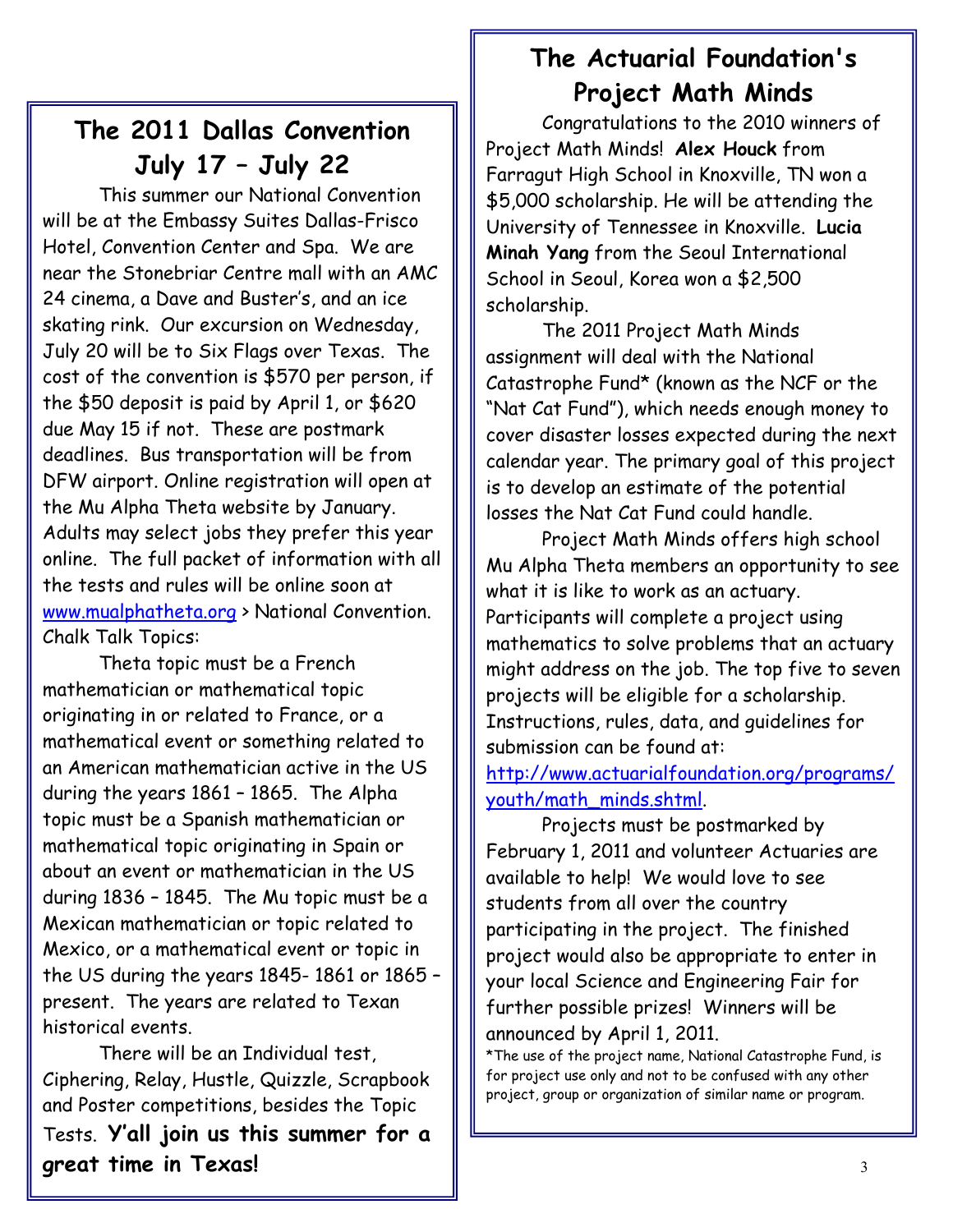#### **Thank You to our Retiring Sponsors**

The following teachers have retired as Mu Alpha Theta Sponsors during the past school year or will retire after this year of teaching. Our thanks to these dedicated teachers:

Huntington High School, Huntington, WV: **James McGinnis, 38 yrs as a sponsor of Mu Alpha Theta.** 

Escambia High School, Pensacola, FL**: Sharon Katona, 24 yrs as a sponsor.** 

Nocona High School, Nocona, TX: **Larry Veale**, 6 yrs. Bartlett High, Anchorage, AL: **Sandra DeTerra** John Paul II Catholic High School, Tallahassee, FL: **Ann Bergen-Brock**, 7 yrs. Jefferson/Silva High School, El Paso, TX: **Ernie Baeza**, 5 years West Jones High School, Laurel, MS: **Elizabeth Young**, 5 yrs. Tupelo High School, Tupelo, MS: **Patty Hosch** Presentation High School, San Jose, CA: **Dr. John Howe**  Silverdale Baptist Academy, Chattanooga, TN**: Betty Lee** Travis High School, Austin, TX: **Noel Ramos** North Marion High School, Farmington, WV: **Carol Stewart** Sylacauga High School, Sylacauga, AL: **Kay Nail** Port St. Joe High School, Port St. Joe, FL: **Rachel Morris** Ponte Vedra High School, Ponte Vedra, FL: **Della Caldwell** Ardmore High School, Ardmore, AL: **Sandra Chafin** Mayde Creek High School, Houston, TX: **Betty Willis** Ursuline Academy of Dallas, Dallas, TX: **Joseph Czyz** Olympia High School, Orlando, FL: **Cheryl B. Woods** Blue Mountain High School, Schuylkill Haven, PA: **Lynn Reed**  Huntsville High School, Huntsville, AL: **Kay Gonzales** Astoria High School, Astoria, OR: **Kathryn Kinman** Central High School, Pageland, SC: **Myra Coffey** Richland High School, Richland, MS: **Colleen Sowell**

**Passed away: Joe Holbrook**, Bergen County Academies, Bergen, NJ.

## **Come to Boston in 2012**

 Mark your calendar now for the 2012 National Convention. The Convention will be located in the heart of a great American city: Boston, Massachusetts. We are excited to bring Mu Alpha Theta to the home of clam chowder, Paul Revere and the historic Freedom Trail, the Boston Marathon, and over 30 colleges and universities. Expect some novel events and a few surprises. There will be a "Marathon" test, a totally different interschool test, new topic tests, and the third edition of the Mystery Test. Convention activities and lodging will be at the historic Boston Park Plaza hotel, located 2 blocks from Boston Common. The convention will be co-chaired by Dr. Thom Morris of Berkeley Prep and Sue Doker of Lincoln High School. Brandi Hillard of Vero Beach

will be the Test Coordinator. **See you in Boston. (Note dates are earlier than usual!!)**

**July 8 – 13, 2012**

MAA has donated 100 copies of the DVD **"Hard Problems"** to Mu Alpha Theta. The DVD follows the American team preparing for and competing in the 2006 International Math Olympiad contest. If you would like a copy for your chapter to own, please email matheta@ou.edu and request your FREE copy today.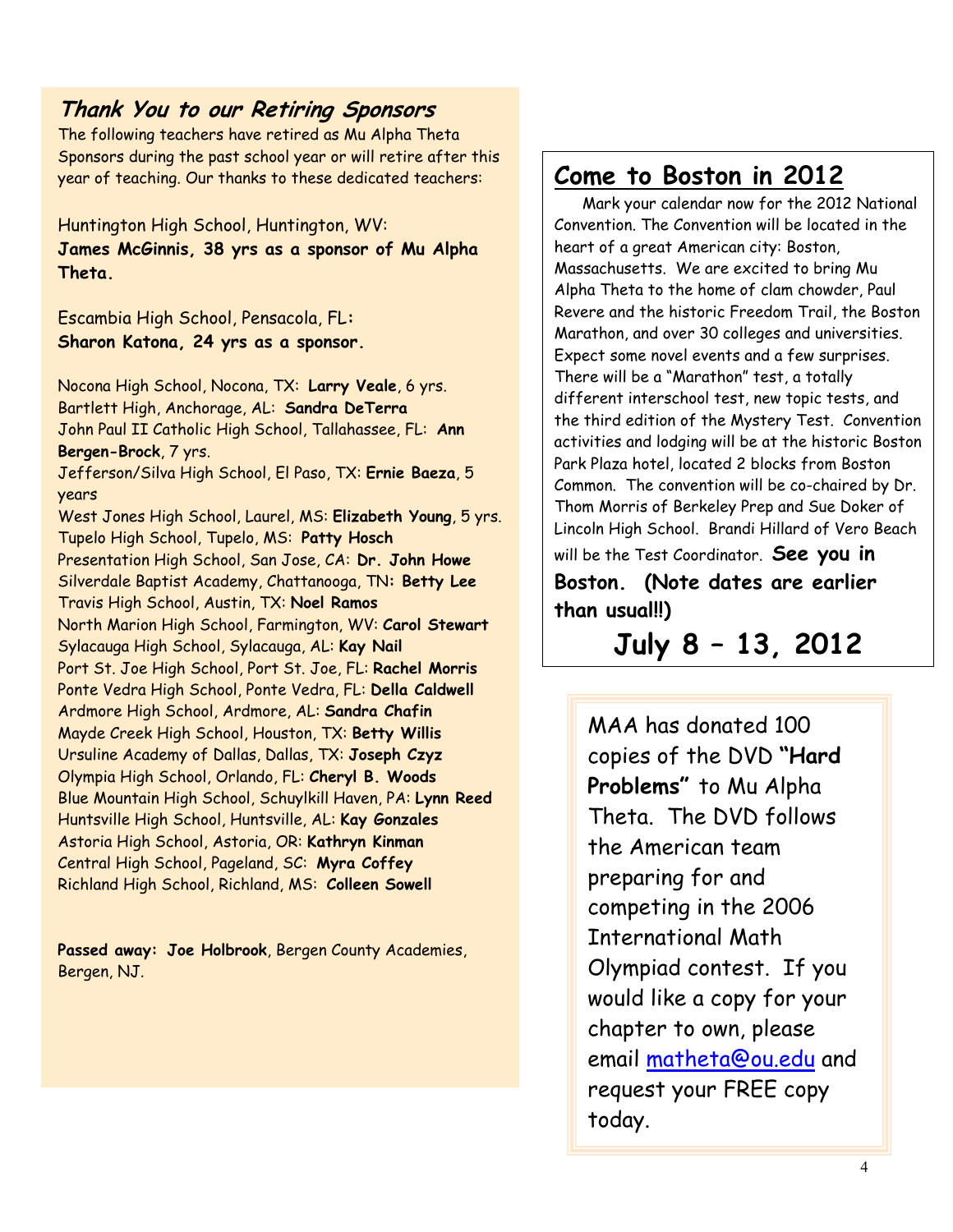

## **Congratulations to the Newly Elected National Student Delegate Officers:**

**President, Hansol Kang**  Region IV Buchholz High School Gainesville, FL hansol\_kang@yahoo.com

**Vice President**  Sean Messenger Region I Tahoma Senior High School Covington, WA messenger.sean@gmail.com

#### **Secretary**

Judy Wang Region II Benjamin Franklin High School New Orleans, LA judy.wang.2011@gmail.com

**Parliamentarian** 

Jennifer Chu Region III Vestavia Hills High School Vestavia Hills, AL jennifer.chu93@gmail.com

## **DON'T MISS OUT ON ALL THE BENEFITS OF**

## **MU ALPHA THETA MEMBERSHIP!**

Mu Alpha Theta members can win prizes, apply for Special Awards, Summer Study/Research Grants, Scholarships, and participate in our free mathematics contests right at your own school. Or, come to the National Convention and meet 500 other students who love math as much as you do!

Read below about all the opportunities to enjoy mathematics. Volunteer as a Study Buddy tutor or try your hand at Project Math Minds. Win money and prizes!

**We give away Free Stuff, too!** Want to explore Mathematica, a computer algebra system? Just tell your sponsor you want a copy of the software!

We have free copies of the DVD "Hard Problems" and TI graphing calculators for your chapter.

#### **From the National Student Delegate President:**  Hello All,

I would like to take this opportunity to briefly introduce myself and my fellow national officers for the 2010‐2011 year. I am Hansol Kang from Buchholz in Gainesville, Florida. In addition to my position as President, I represent Region IV. Sean Messenger, from Tahoma in Maple Valley, Washington, is the delegation Vice‐President and represents Region I. Judy Wang attends Benjamin Franklin in New Orleans, Louisiana and will be serving as the 2010‐ 2011 Secretary and Region II Representative. And from Region III, Jennifer Chu from Vestavia Hills in Vestavia, Alabama will be this year's Parliamentarian. We are all very excited to have this opportunity to serve as officers and aspire to working together to make a difference.

At this past year's convention in Washington D.C., the student delegates met daily. We took the time to get to know each other and set up a solid foundation for communication for the upcoming school year. Together, we culminated a plethora of ideas, all of which we are ecstatic to implement. Our primary goals for this 2010‐2011 years are to increase and augment social activity, revive and encourage new competitions at the National Convention and to expand Mu Alpha Theta nationwide. Following the convention, the delegate officers as well as several other dedicated delegates have been in close contact and we are eager to make the upcoming convention in Dallas, Texas as well as future conventions better than ever.

If you are interested in any of the aforementioned ideas or anything at all, please contact me at hansol kang@yahoo.com or through Facebook. I look forward to a year of progress and sadly my last yet highly anticipated, National Convention in Dallas. See y'all then!

‐‐Hansol Kang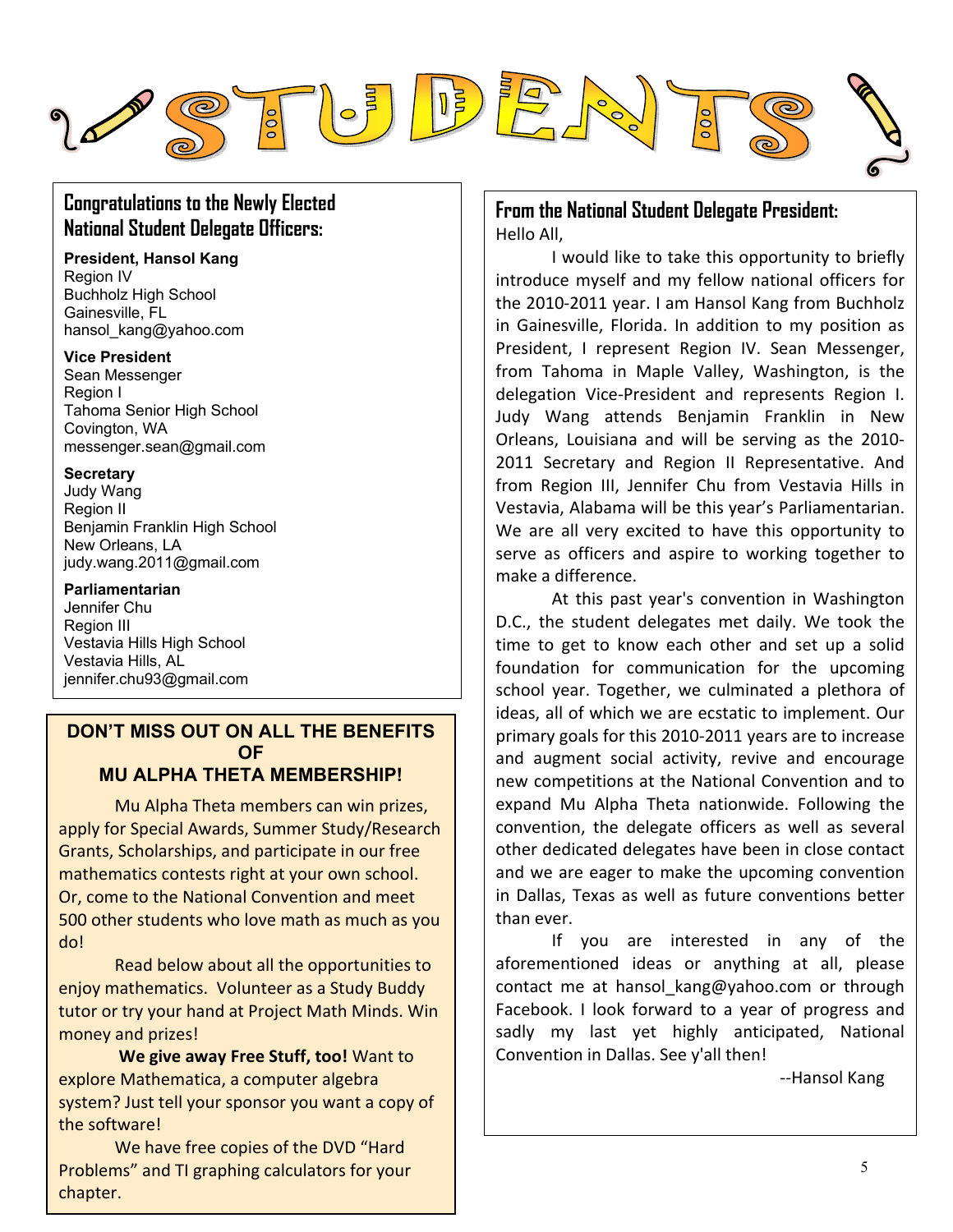#### **Mu Alpha Theta Scholarships**

Mu Alpha Theta will again award up to thirteen \$4000 scholarships this year. Any graduating High School senior or Two-Year College student who is an active member of a current Mu Alpha Theta chapter is eligible. The nominee should be an outstanding mathematics student and should have shown loyalty and dedication to their Mu Alpha Theta chapter, enthusiastically participating in local projects with evidence of service in the area of mathematics. Each chapter may submit applications for up to three students. It is up to the chapter sponsor to determine what names to submit, if more than three students wish to apply. One Mu Alpha Theta Scholarship has been designated as the **Mary Rhein Memorial Scholarship**. The most outstanding student selected for a Mu Alpha Theta Scholarship will be designated as the winner of the Mary Rhein Memorial Scholarship and will receive an additional \$1000. In addition to the qualifications above, this student will also have participated in local, regional and national mathematics competitions with distinction. Members may apply for these scholarships by downloading the application from the Scholarship link at www.mualphatheta.org. The application must be **postmarked before March 1, 2011.**

#### **Congratulations to the 2010 Scholarship Winners!**

**The Mary Rhein Scholarship Alexander T. Tir** of Riverside Academy in Reserve, LA

#### **Mu Alpha Theta Scholarships**

**Amy T. Fei** of Lafayette High School in Lafayette, LA **Grant D. Ho** of Cypress Bay High School in Weston, FL **Michael T. Lam** of Stephen F. Austin High School in Sugar Land, TX **Trang Le** of Alfred M. Barbe High School in Lake Charles, LA **Zhanxin (Lucy) Li** from Baton Rouge Magnet High School in Baton Rouge, LA. **Justin Mathew** of Clarkstown South High School in West Nyack, NY. **Eli H. Ross** of Rickards High School in Tallahassee, FL **Rebecca T. Salinas** of Science Academy of South Texas in Mercedes, TX **Dennis C. Tseng** of William Mason High School in Mason, OH **Victoria A. Villar** of Vero Beach High School in Vero Beach, FL **Bertha P. Vo** of Mount Rainier High School in Des Moines, WA **Eric S. Willett** of Saint Edward's School in Vero Beach, FL.

#### **Win a Free Trip to the National Convention**

**and** 

## **Free TI Graphing Calculators**

Sign up and work as an online tutor with STUDY BUDDY. We will be giving away four grants for free registration to the Dallas 2012 National Convention to the top tutors who help! TI is also providing free graphing calculators to encourage participation. See more information on page 11.

#### **Andree Award**

**Interested in teaching Mathematics someday?** Our Educational Foundation provides \$2,500 to support one graduating Mu Alpha Theta member and one former member, who is a current four‐year college student, who plan on becoming a mathematics teacher. If teaching is in your future, see the Andree Award application at www.mualphatheta.org > Awards.

The 2010 Winners were **Stacey V. Luong** of Mount Rainier High School in Des Moines, WA and **Elizabeth L. Pruitt**. Elizabeth had attended Hoover High School in Hoover, AL prior to her graduation.

**Four Convention Grants are available this summer for a new chapter, that has not attended a National Convention in over five years and who has not had a grant before, to attend the 2012 Dallas Convention. The grant will provide free registration for one teacher and three non‐senior students with up to \$2800 in funding. See National Convention > Attend Free for an application. Deadline is April 1 but sooner is better!**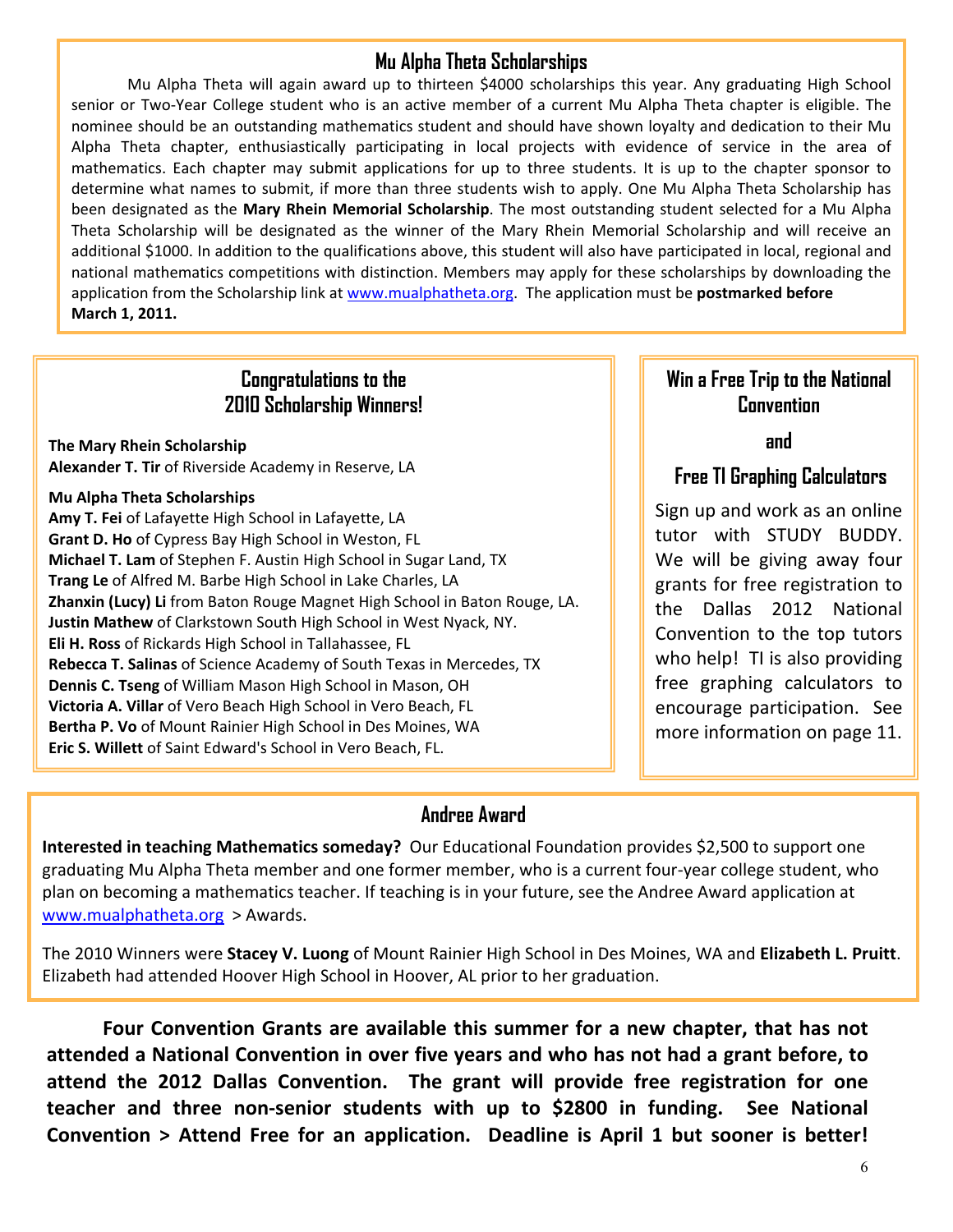#### **Congratulations to our 2010 International Science Fair Award Winners!**

Mu Alpha Theta awarded each of the following students a \$1000 check at the Intel International Science and Engineering Fair:

 for her project *Explaining Wind Farm Output Using Regression Analysis* \* **Kate Alexandra Geschwind** of Mayo High School, Rochester, MN,

 \* **Jia Hao Xu** of the High School Attached to Fudan University in Shanghai, China, for his project, *Simulation Study of Stable Metro Braking with Real Time Closed‐Loop System Based on Optimization Model*

 \* **Joshua William Pfeffer** of North Shore Hebrew Academy High School in Great Neck, NY for his project *Super Kohler‐Ricci Flow*

## **The Rocket City Math League**

The RCML is a free, year-long, international math contest open to all middle, high school, and two‐year college students enrolled in Pre‐Algebra through Calculus and above math courses. It is administered by the students at **Grissom High School** in Huntsville, AL supported by a grant from Mu Alpha Theta. Participants are placed into one of five divisions based on the level of math courses in which they are enrolled. Each division will be given three, 12‐question tests lasting 45 minutes. A two‐level, Inter‐School team Test is also available.

 Tests are sent to registered schools via email before each round, and scores are entered into an online database. Trophies are mailed to the top ranked students and schools at the end of the year.

Mu Alpha Theta also provides other prizes, as well, including copies of Mathematica, the DVD "Hard Problems", and TI Graphing Calculators. Testing dates for the 2010‐2011 competition are**:** 

- **Inter‐School Test: November 29 December 10, 2010**
- **Round One: January 17 28, 2011**
- **Round Two: February 14 25, 2011**
- **Round Three: March 14 25, 2011**

Register at www.rocketcitymath.org.

For more info, visit our website at www.mualphatheta.org > Contests > Rocket City.

#### **2010 – 2011 Math Presentation Contest**

 $\overline{a}$ website by clicking the Contests > Math Mu Alpha Theta will again run a Math Presentation Contest. If you are interested in making an electronic math presentation or a video of you presenting a math topic, please download the 2010‐2011 Math Presentation Contest rules and submission form from our Presentation link. Entries are due Feb. 7, 2011. A Presentation must be submitted electronically by attaching it to an email or uploading it online where it can be viewed. Submissions must be 5 to 10 minutes in length and include voice‐over. Cash prizes will be between **\$100 and \$1,000** depending on the quality of the work. Each participant will win a copy of Mathematica, the computer algebra system software.

 During our summer National Conventions, students present math Chalk Talks on selected topics. The Presentation Contest allows all members to try this event without ever leaving home. Winning entries will be posted online where other members can enjoy your presentation and learn from you! If you have any questions, email the National Office at matheta@ou.edu.

**The Log 1 Contest** is an excellent opportunity for schools to participate in a mathematics competition similar to our National Convention contests. Schools compete against other schools from across the country and the world, while staying right at their home school.

 The 2010‐2011 Mu Alpha Log 1 Contest will again be run by **Mount Rainier High School Math Team** in Des Moines, WA.

 The contest will consist of three rounds. In the first two rounds, students take one of two tests. Students at different levels of education will only compete against other students at that level. **The first round tests cover:** *Sequences/Series* **or** *Functions* **and will be available for download, Dec. 1, 2010.** These topics appear at multiple levels at the 2011 National Convention in Dallas. Each Topic Test will consist of fifteen open‐answer problems to be solved without a calculator in thirty minutes. **The second round tests are** *Matrices/Vectors* **or** *Equations/Inequalities* **and will be available for download Jan. 16, 2011. The third round is an** *Individual* **test of general mathematics knowledge and will be available for download Mar. 1, 2011.** Problems will range from easy to difficult, to provide confidence and challenges to all students.

 The top ten individuals in each division in each region will receive a plaque and the next fifteen will receive a certificate. The top ten schools in each region will receive plaques.

 The Mu Alpha Theta Educational Foundation will provide the following cash awards to the top three schools in **each Region**: **\$1000 for first place, \$750 for second place, and \$500 for third place.** Other prizes will be awarded randomly to participating schools. To register or for further information, see http://log1.wamath.net.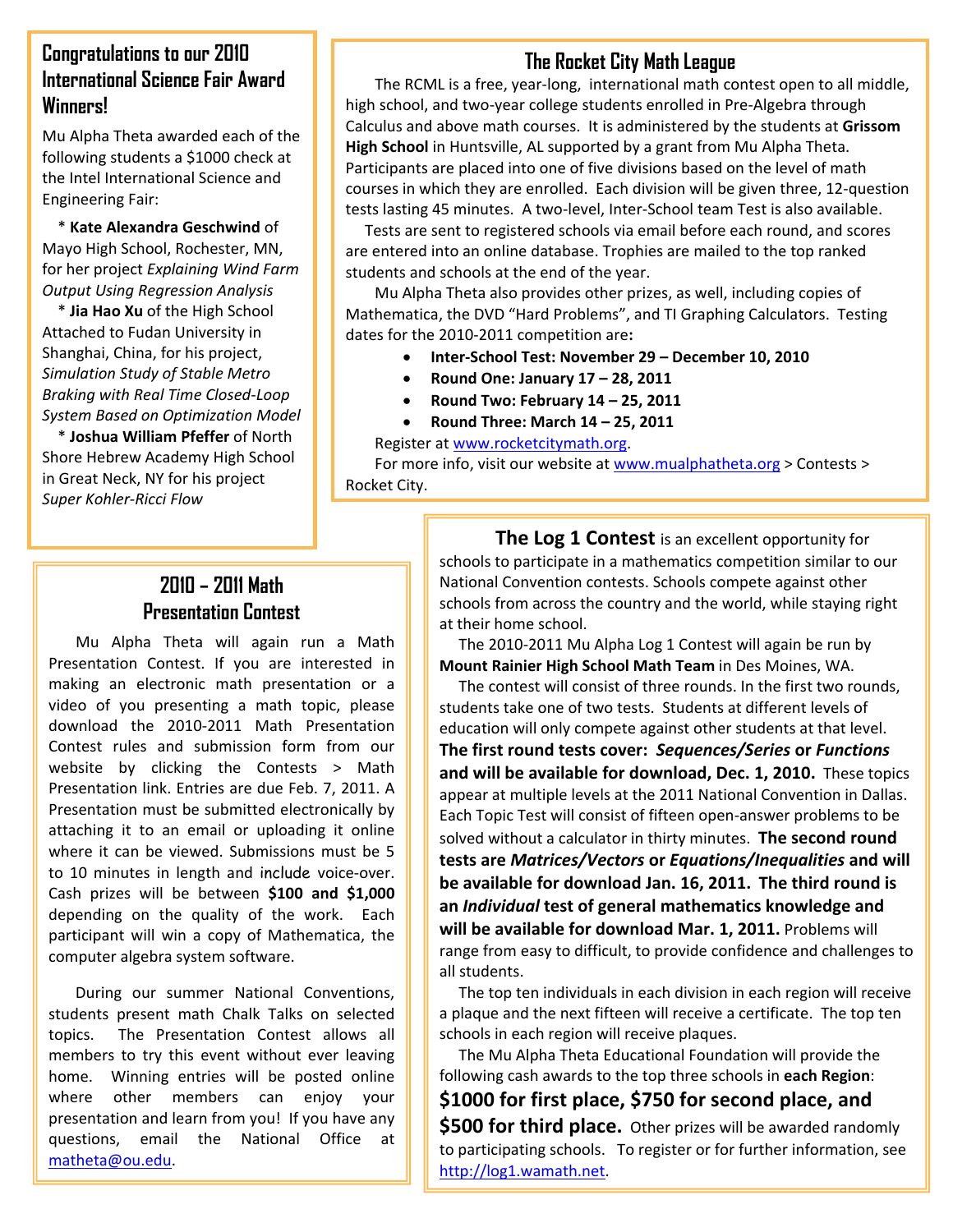#### **Summer Grants Impact Student Learning**

Each year, Mu Alpha Theta offers Summer Grants of up to \$2000 for Full members to work on a mathematical research project or attend a summer mathematics course not available at their high school or Two-Year College. Would you like to participate in a program like those described below? Here are reports from two of this year's recipients:

**Adam H. Su** is from Cinco Ranch High School in Katy, TX and attended the **Ross Mathematics Program** at Ohio State University (http://www.math.ohio-state.edu/ross/).

#### Adam's Program Comments:

"Ross is centered on the self-discovery of a relatively esoteric branch of math, namely number theory. In the beginning we start with the axioms of the integers, rules as basic as "a = a," yet using just these axioms, we prove beautiful results such as Fermat's Little Theorem, Quadratic Reciprocity, and Pell's Equation. These results take days rather than hours, and the numericals, unfruitful ideas, and lemmas require much, much more time. We tackle problems as if they aren't known; we become eternal skeptics, abandoning faulty conjectures, salvaging them, and proving every "trivial" step until we have an undeniable theorem, which we use again in even more complicated proofs. Part of the Ross spirit is individual drive within the context of the Ross community. The counselors become your best friends, and discussions of problem sets (which regularly push past midnight) become invaluable bonds where two minds explore foreign, amorphous ideas. In a sense, Ross has the feel of a cutting-edge research group with a balance of rigor and creative, unexpected results. Ross alumni not only master number theory but also leave with an instinctive feel for solving very hard problems. They will be the future's leading researchers.

Thank you and MAO for your support! Ross was life-changing."

**Kevin Y. Chen** is from William P. Clements High School in Sugar Land, TX and attended the Texas Mathworks program at Texas State University (http://www.txstate.edu/mathworks/ ).

Kevin's Program Comments: "Mathworks has been an amazing experience for me! In only six weeks, I took classes, worked on mathematics research, played ferociously at night, and as a Junior Counselor, was able to help the newer campers with their classes.

This year I took Combinatorics and Analysis II, the former exposing me to a lot of interesting competition-math type problems, which I've enjoyed all throughout high school, and the latter allowing me to carefully understand the simple concepts that we had taken for granted in our high school calculus class. In between classes I worked with two other campers, who are both very close friends with me now, on a research project in graph theory concerning the modular chromatic number of graphs. Our research had a lot of ups and downs, and I learned a lot about being persistent and patient with our work.

The camp experience allowed me to feel very independent as I managed by myself when I should sleep, do work, buy groceries, or explore the Texas State campus. We always have lots to do, and one particularly fun weekend for me included rafting down the Guadalupe River and then playing Frisbee with all my friends here and even with the professors who teach us! I'm sure that compared with other camps I've been to, none of them have campers and teachers who are as close and remarkable as in this one. I would highly recommend this camp for anyone who wants to not only enjoy math but also meet friendly and amazing people while having a great time."

If you are interested in applying for a grant, apply after you are accepted to your program. The application can be found at our website under Scholarships > Summer Grants. Email matheta@ou.edu to find out if money is available before submitting the grant application.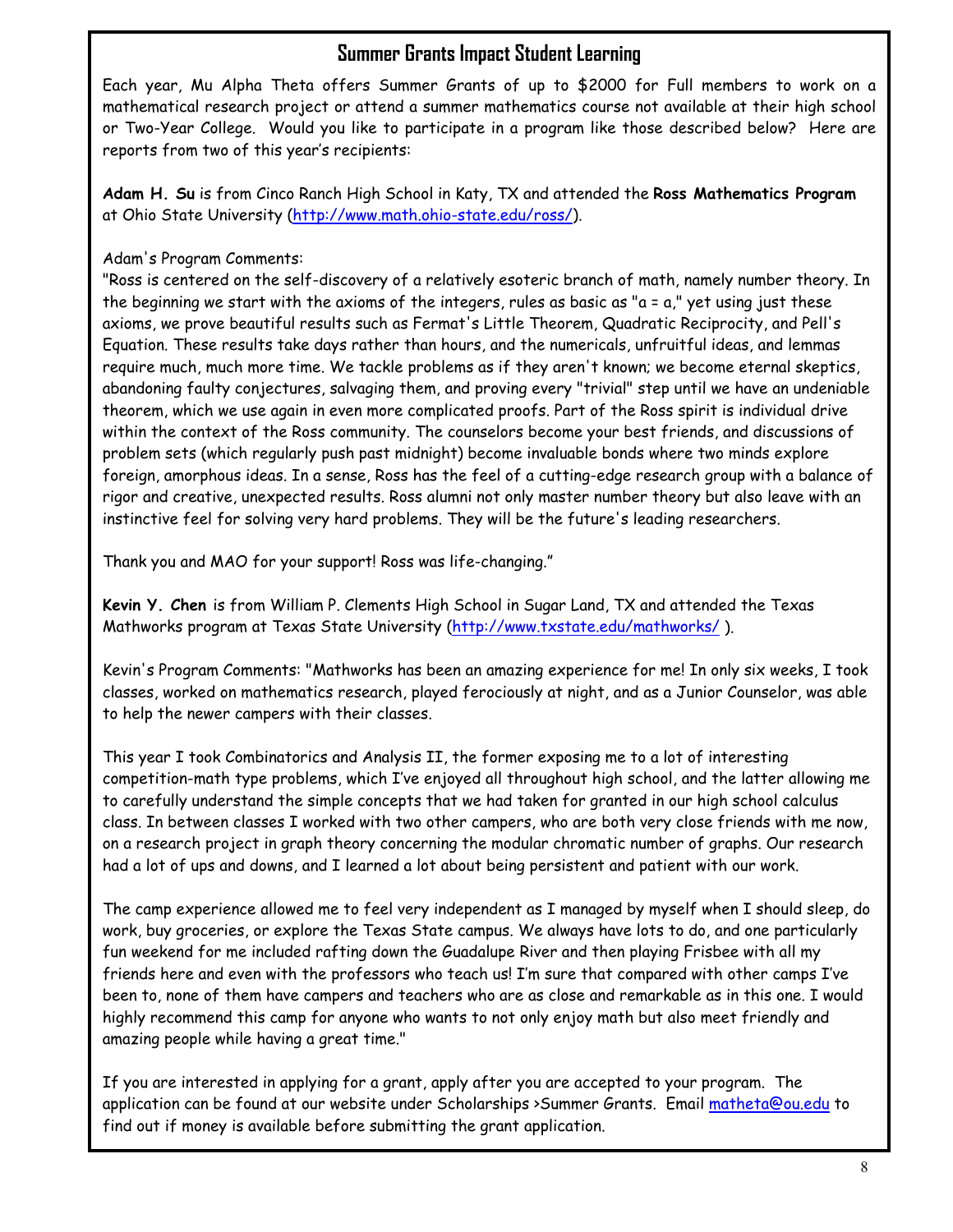п

#### **GOVERNING COUNCIL NEWS**

Each year the Governing Council of Mu Alpha Theta meets during the National Convention and again in January or February. The Governing Council is the Board of Directors of Mu Alpha Theta, our Educational Foundation, and Chi Alpha Mu, the National Junior Mathematics Clubs. It is composed of a President, Past‐President or President‐Elect, a Secretary‐Treasurer, four Regional Governors, four Representatives from the national mathematics organizations NCTM, MAA, SIAM, and AMATYC, and the Executive Director of our organization, Kay Weiss. Members of the Governing Council are responsible for all financial and organizational decisions for our non‐ profit organizations. At the summer meeting, the following decisions were made:

- Any Mu Alpha Theta sponsor who has a USAMO finalist should contact the National Office. We will provide a seat at the State Department award banquet and other financial support so they can attend the award ceremonies.
- There was discussion about allowing Geometry students to become Full members of Mu Alpha Theta. It was decided NOT to change our admittance criteria at this time.
- **Four Convention Grants of \$2800 each will be awarded by the Educational Foundation for new chapters to attend the 2011 Dallas National Convention.**
- Mu Alpha Theta and its Educational Foundation will continue to fund all free contests, grants, awards, and scholarships.
- The 2012 National Convention was approved for Boston, MA. Earlier dates were chosen to get a hotel rate that was affordable and the hosts will cut line items, as necessary, to keep the cost down since this is such an expensive tourist city.
- A committee was set up to suggest new chapter awards to recognize more outstanding chapters.

 Congratulations to the President‐Elect of the Governing Council, Carol Botzner, from Lakota West High School in West Chester, OH and to the newly elected Governors of Regions 3 & 4, Betty Hood, from Brentwood High School in Brentwood, TN, and Sam Koski, from Miami Springs Senior High School in Miami Springs, FL. Thomas Kilkelly will be joining the Governing Council as well, replacing Carol Botzner as the representative from NCTM.

#### **Rubin Award**

The Diane Rubin Award was established in 2004 and is presented to the Mu Alpha Theta chapter which has a history of outstanding mathematics service to its community or its school for at least two years. This service must promote interest in mathematics and benefit a group other than its own chapter. A prize of \$500 and a distinguished plaque are awarded to the winning school. The award is presented at the National Convention, but a representative of the chapter need not be present to win. However, the school will receive a Convention Grant worth \$2800 to attend the Dallas Convention to accept the award, should they decide to attend. Applications are available online and due March 1, 2011.

I I

> The 2010 winner of the Rubin Award was East Anchorage High School from Anchorage, Alaska.

Remember to get permission from the National Office before using Mu Alpha Theta's name on your Facebook page or on other social networking sites. A teacher or other approved adult must have administrative oversight of any site using our name.

#### **Pi Day Idea:**

 We celebrate "Pi Day" for a week by making hot dessert pies during lunch with a "Hot & Toasty Sandwich maker". Buttered slices of bread are filled with chocolate, marshmallow, or fruit fillings, toasted then dusted with powdered or cinnamon sugar. Triangle shape allows for other math symbolism, so you could do this on other dates. Pies sold for \$.50 each and we had a net profit of about \$100 a day...the smell alone tempts many repeat customers!

**From Cheryl Star, Gilmer High School, Ellijay, GA**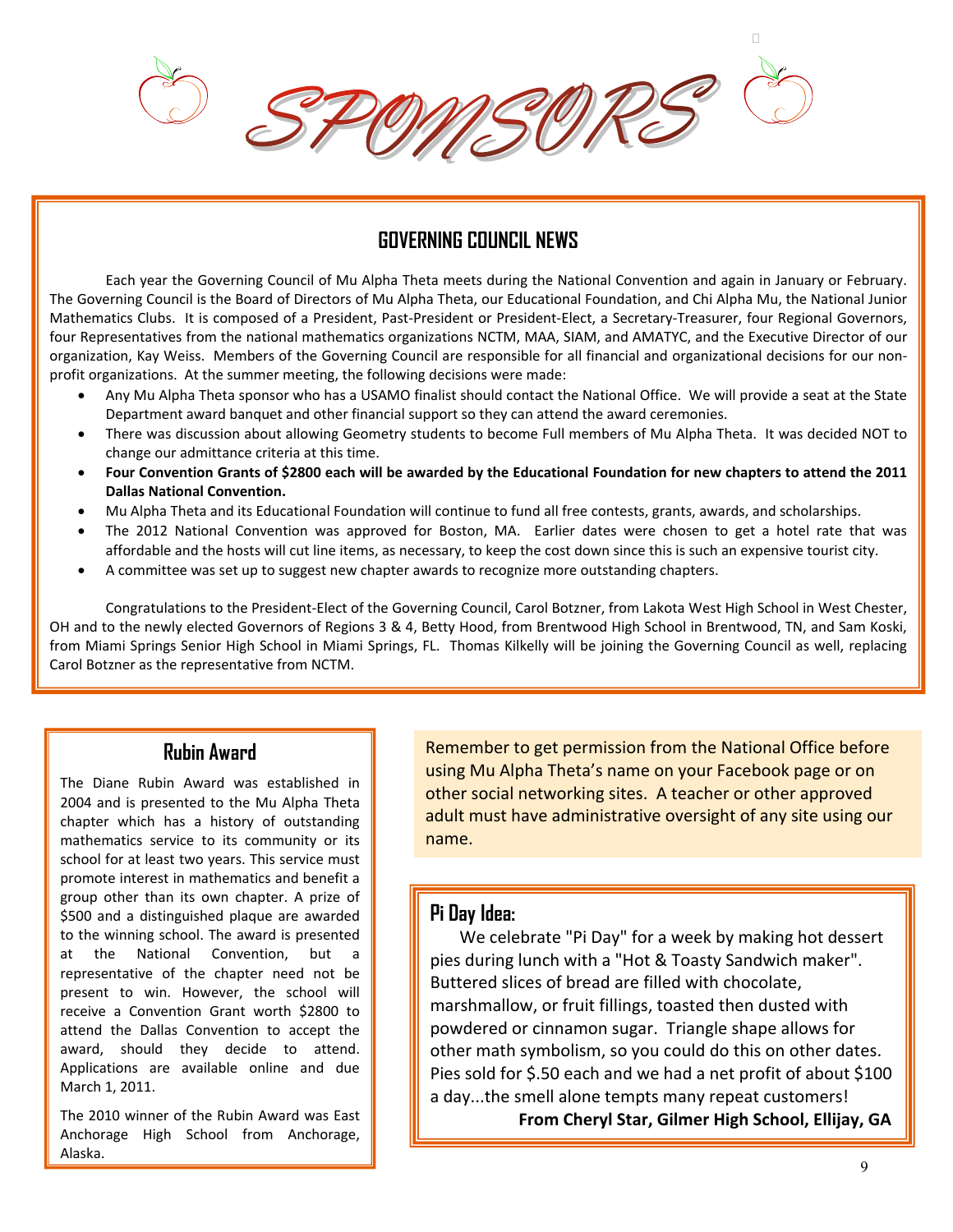

Aneel Devraju, Mikaela Wilk, Santosh Adhikari and Erik Per Baken from North Lake College won a Convention Grant to attend the 2010 Washington, DC National Convention with their Sponsor, Ellen Miller,

Ē

#### Chi Alpha Mu

The National Junior Mathematics Club is looking for new chapters. Would your feeder middle schools enjoy a mathematics club to stimulate student interest in mathematics? Have them see us online at www.chialphamu.org. Chartering a chapter is a one-time fee of \$15 and there is no charge for new members. We have free Tinkerplots books and software from Key Curriculum Press to give out.

## **A GREAT IDEA TO TRY** –

Run a Math Expo for your school. Set up stations with math activities manned by your members.

#### Station Ideas:

Pascal's Triangle, Fibonacci Sequence, Golden Ratio, 3 Doors,3 Houses, Tangrams, Quilt Patterns, Attribute Blocks, Pi, Pi – Pick Up Sticks, Paper Folding, Platonic Solids, State Machine,Bouncing Ball – CBR, Walk the Curve – CBR, Height/Wing Span, Pi Eating Contest, Probability, Normal Distribution, Networks, Bin Packing, Math Quiz Bowl, Math in Physics, Math in Art, Applied Math – Pipe Bending, Math at the Amusement Park, Accident Reconstruction, Have You Ever Wondered?, Dominos, Brain Teasers/Puzzles, Dart Board ‐ Make the Number, Twister/X‐Y Plane, Conic Sections, Geodesic Dome, Mobius Strip, Fair Division, Fractals/Snowflake Curve/Serpinski's Triangle

**From Melissa Mauchenheimer, Washington High School, Washington, MO** 



**Thomas A. Edison Preparatory High School, Tulsa, OK** 

**Senior officers for 2009‐2010: Kathryn Sawyer (Pres), Taylor Elise Johnson (Sec/Treas), and Semone Wilson (VP) (Look at the hands.)**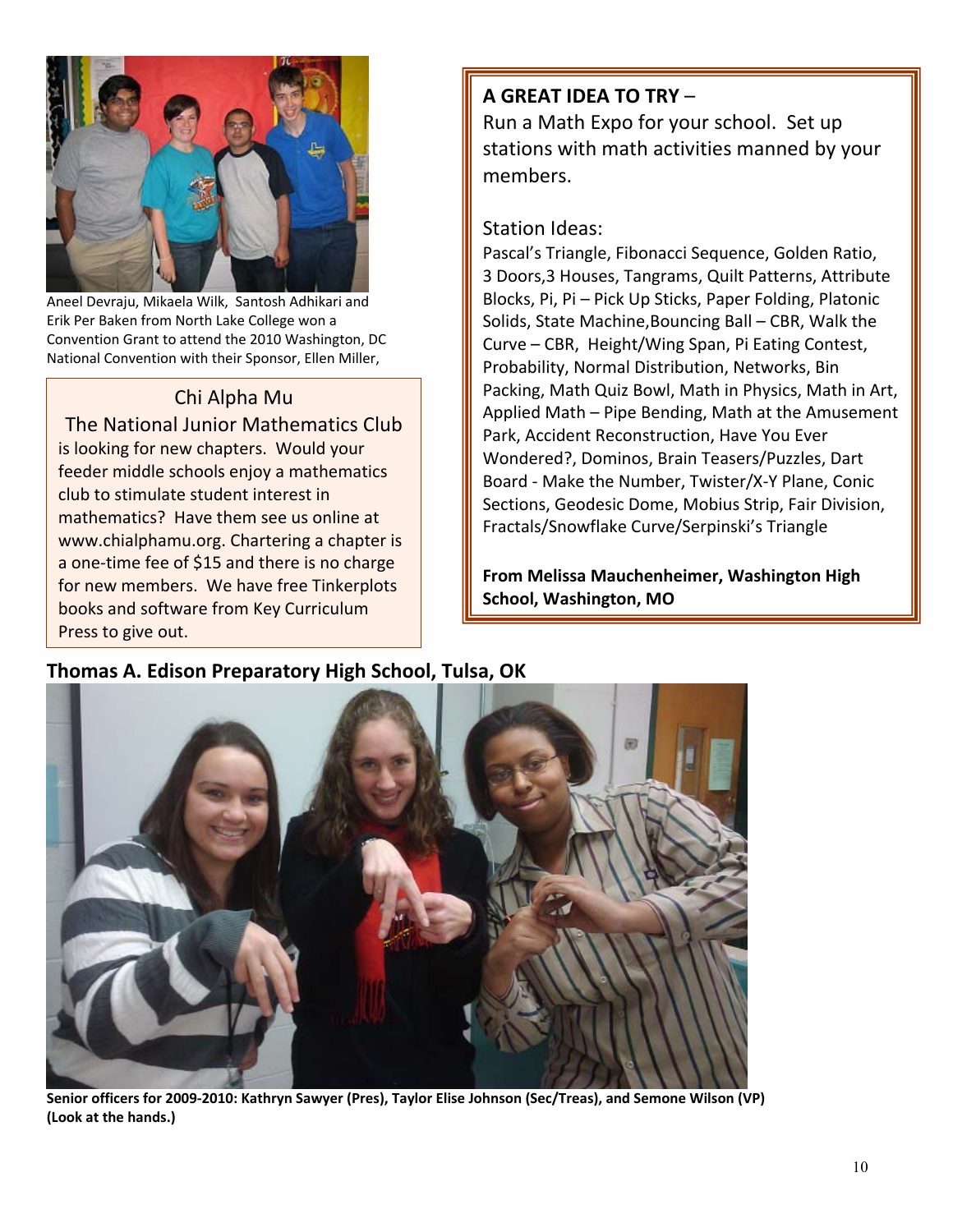

# **Win a free trip to the National Convention**

The National Science and Technology Education Partnership (NSTEP) is continuing to partner with Mu Alpha Theta high school chapters to bring free math tutoring to struggling students nationwide. This year tutoring will commence on October 3, 2010 with an objective of reaching out to 40,000 students in need. Please continue to read for exciting changes and enhancements to the program, as well as prizes that you and your school can win!

**Study Buddy** is a cutting edge web based online peer‐to‐peer tutoring program designed to address low math scores of underperforming middle and high school students. This homework assistance program utilizes the latest interactive, collaborative technology to bring students from different locations across the country together for online math homework help. Study Buddy relies solely on volunteers like you to help struggling students.

**Convenience** – Volunteering from your computer after school or at home, in the evening and/or on the weekend, the ability to schedule yourself in half hour segments and having the flexibility to choose when you wish to help makes Study Buddy an easy volunteer option.

**Students** – As a Mu Alpha Theta high school member, you will be paired with students who are struggling and may not otherwise have access to a tutor due to economic and/or geographic reasons. Student tutors commit to tutoring one hour per month. Your participation will be tracked by software and will serve as community service credit hours. Your unique tutor log book tracks your community service hours and saves your tutoring sessions automatically. In addition, you can grant access to your book to the college admissions offices of your choice so that they may use your tutoring experience as a factor in their admissions procedure.

**Teachers** ‐ We encourage you to enroll your Mu Alpha Theta members in Study Buddy and can do so with minimal effort! Detailed reports of tutor activity will enable you to monitor your students' participation in the program.

# **2010-2011 Incentives**

**Study Buddy is a proud partner of Texas Instruments and periodically offers prizes which may range from a T-shirt to a new Texas Instruments graphing calculator to student tutors. Other tutor incentive programs and competitions are announced periodically throughout the school year.** 

**Additionally, this year NSTEP will cover the cost of tuition for the Mu Alpha Theta convention in July 2011 in Dallas, Texas for the top four Mu Alpha Theta tutors (up to \$620 per tutor).** 

**NSTEP welcomes inquiries from both teachers and students. Please email them directly at studybuddy@nstep‐online.org with questions about how you can integrate Study Buddy into your classroom or Mu Alpha Theta chapter! For additional information, please visit http://www.studybuddyhelp.org . Tutor registration is already underway!**